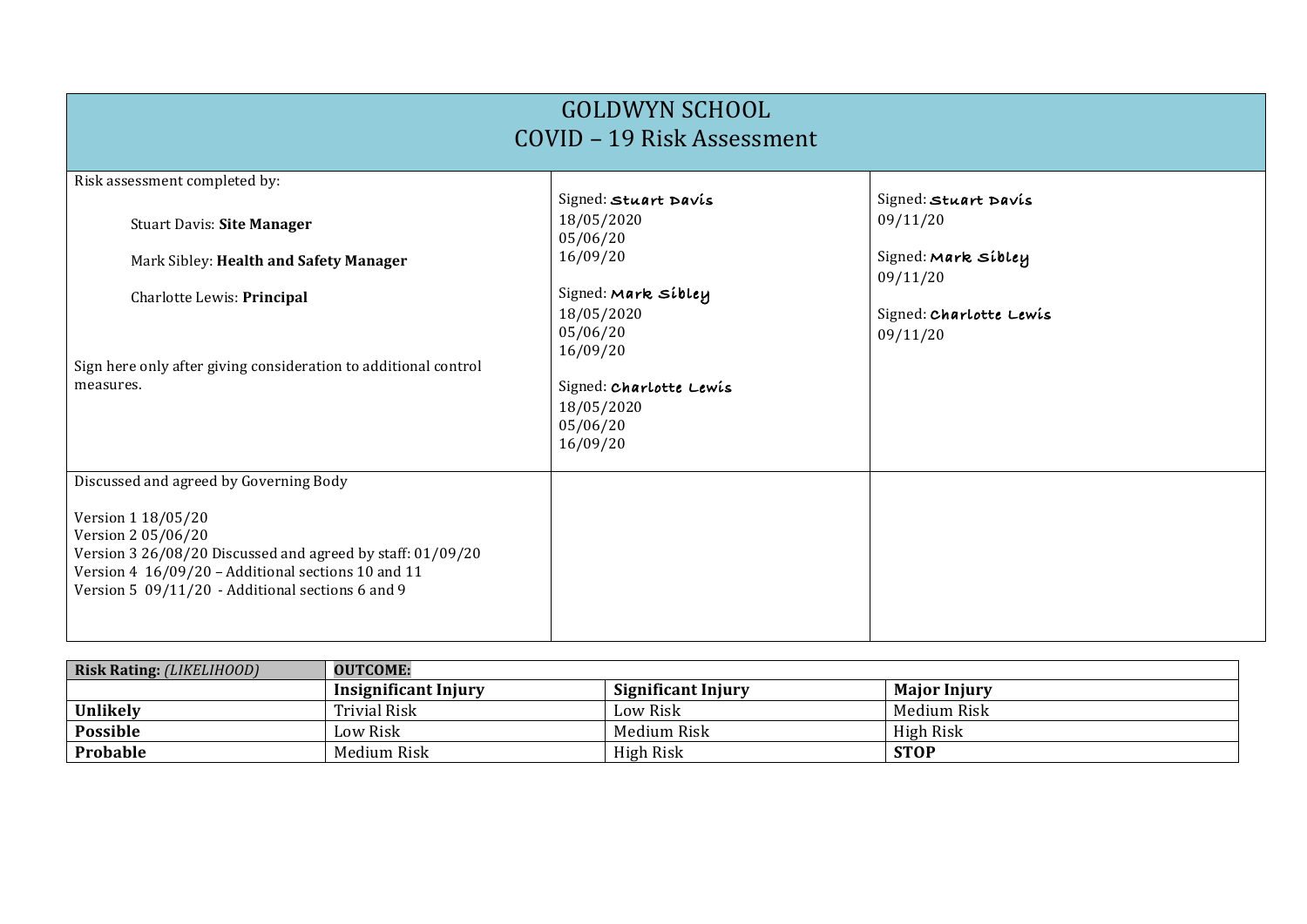| <b>Risk Level:</b> | <b>Action and Timescales:</b>                                                                                                                                 |  |
|--------------------|---------------------------------------------------------------------------------------------------------------------------------------------------------------|--|
| <b>Trivial</b>     | No action required and no documentary records are required                                                                                                    |  |
| Low                | Consider if the risk can be reduced further. Monitoring is required to ensure that the controls are maintained.                                               |  |
| Medium             | Risk reduction measures should be implemented within a defined period.                                                                                        |  |
| High               | Give priority to removing or reducing the risk urgent action should be taken.                                                                                 |  |
| <b>STOP</b>        | 'Work' activity should NOT be started or continued until the risk has been removed or at least reduced.                                                       |  |
|                    | This Risk Assessment is to be read in conjunction with "Goldwyn Centre Procedures and Protocols" and<br>"Student Expectations and Daily Routines - Sept 2020" |  |
|                    | <b>Home Tutor Checklist</b>                                                                                                                                   |  |
|                    | <b>STLS Risk Assessment</b>                                                                                                                                   |  |
|                    |                                                                                                                                                               |  |

| <b>HAZARD</b>                                               | <b>WHO MIGHT</b><br><b>BE HARMED</b>                       | CONTROLS TO BE PUT IN PLACE                                                                                                                                                                                                                                                                                                                             | WHO WILL BE<br><b>RESPONSIBLE</b>                                       | <b>WHEN THE</b><br><b>CONTROLS NEED</b><br>TO BE IN PLACE<br>BY | LEVEL OF RISK &<br>ADDITIONAL NOTES                                                                                                                                                   |
|-------------------------------------------------------------|------------------------------------------------------------|---------------------------------------------------------------------------------------------------------------------------------------------------------------------------------------------------------------------------------------------------------------------------------------------------------------------------------------------------------|-------------------------------------------------------------------------|-----------------------------------------------------------------|---------------------------------------------------------------------------------------------------------------------------------------------------------------------------------------|
| 1. Contact with<br>someone<br>suffering from<br>coronavirus | $\cdot$ Staff<br>• Students<br>• Contractors<br>• Visitors | Everyone will be asked not to come into school if they need<br>to self-isolate under current guidance. Regular reminders<br>will be given about this.<br>Anyone self-isolating with symptoms will be encouraged to<br>access testing and engage with the NHS Test and Trace<br>process.<br>If a symptomatic person comes into school, they will be sent | Centre managers<br>First Aiders:<br>KBr, PW, JS, SH,<br>RP, KK, OJ, SC, | 01/09/20                                                        | <b>Medium risk</b><br>Parents and staff have<br>been informed via email,<br>letters and website of<br>their responsibility to<br>keep their child at home<br>if they are symptomatic. |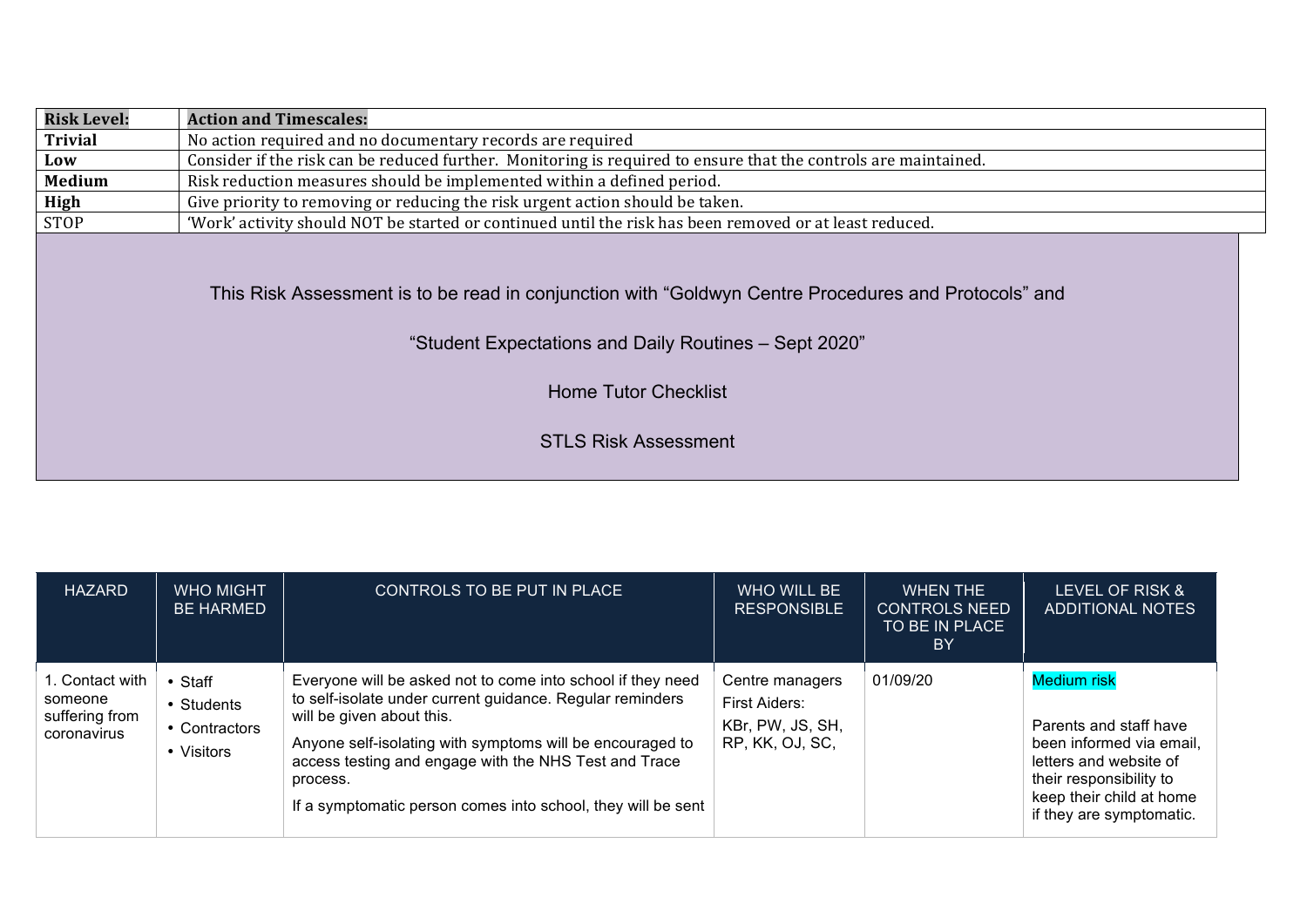| home immediately or isolated until they can be picked up.<br>Each site has a dedicated COVID medical room. 999 will<br>be called if they are seriously ill or injured or their life is at<br>risk.                                                                   |  |
|----------------------------------------------------------------------------------------------------------------------------------------------------------------------------------------------------------------------------------------------------------------------|--|
| In the case of a symptomatic Student who needs to be<br>supervised before being picked up:                                                                                                                                                                           |  |
| • If a distance of 2m can't be maintained, supervising staff<br>will wear a fluid-resistant surgical mask                                                                                                                                                            |  |
| • If contact is necessary, supervising staff will also wear<br>disposable gloves and a disposable apron                                                                                                                                                              |  |
| • If there's a risk of splashing to the eyes, such as from<br>coughing, spitting or vomiting, supervising staff will also<br>wear eye protection<br>Supervising staff will wash their hands thoroughly for 20<br>seconds after the Student has been picked up.       |  |
| As small number of home testing kits available in school,<br>these will be given to parents/carers collecting symptomatic<br>children, and to staff who've developed symptoms at<br>school, if providing one will increase the likelihood of them<br>getting tested. |  |
| Only in very exceptional circumstances will a member of<br>school staff take symptomatic children home and in this<br>case the following steps will be taken:                                                                                                        |  |
| • The driver and passenger will maintain a distance of 2m<br>from each other, and                                                                                                                                                                                    |  |
| • The driver will use a face mask and gloves and the<br>passenger will wear a face mask if they are able to do<br>SO.                                                                                                                                                |  |
| A deep clean will take place in the areas that the<br>symptomatic person has been in, and PPE will be disposed<br>of properly, following decontamination guidance.                                                                                                   |  |
| If the school becomes aware that a Student or a staff<br>member has tested positive for coronavirus, the school will<br>contact the local health protection team. The team will carry<br>out a rapid risk assessment to confirm who's been in close                  |  |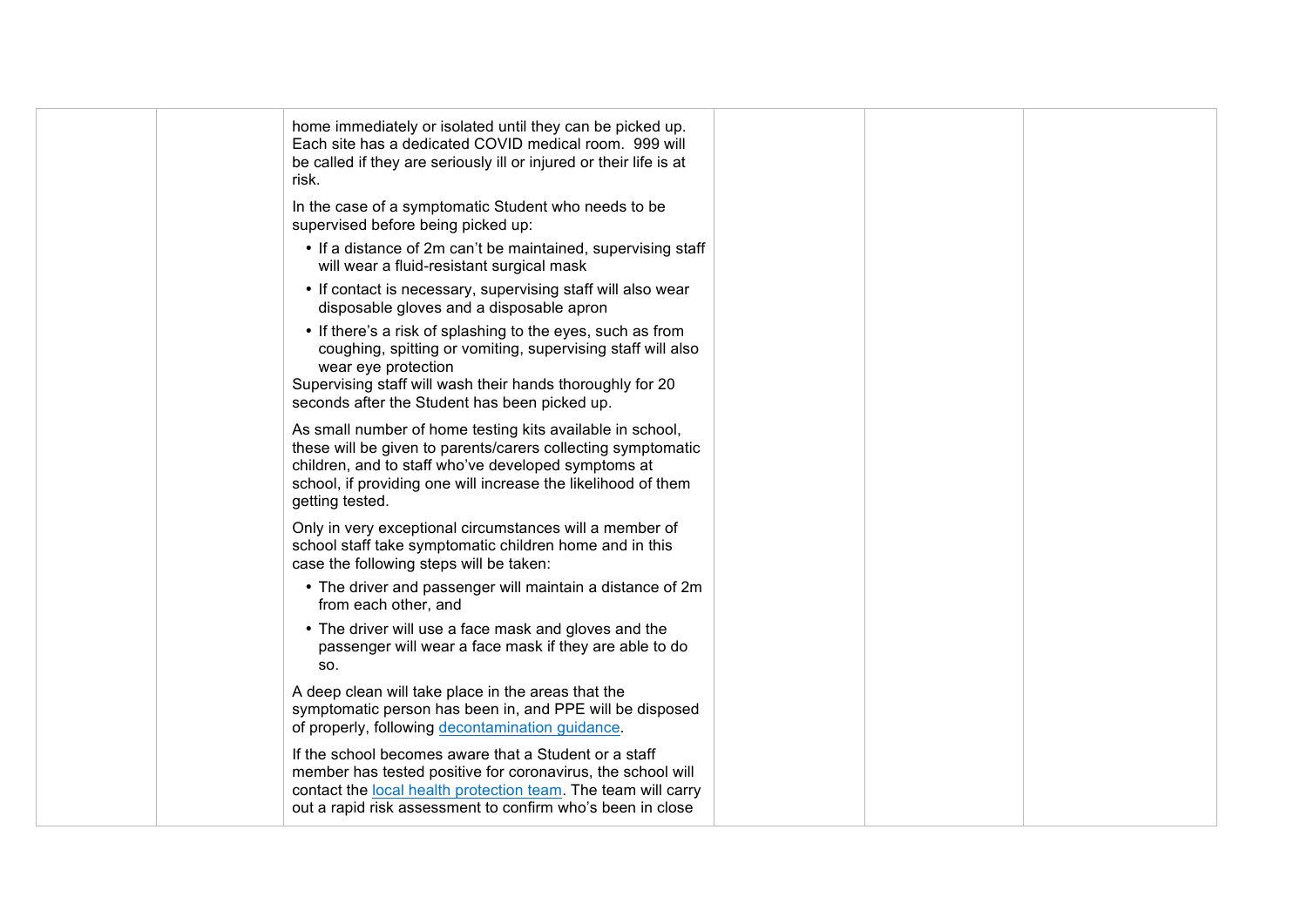|                                | contact with the person, and these people will be asked to<br>self-isolate.                                                                                                                                                                                                                   |                          |          |     |
|--------------------------------|-----------------------------------------------------------------------------------------------------------------------------------------------------------------------------------------------------------------------------------------------------------------------------------------------|--------------------------|----------|-----|
|                                | To help with this, records will be kept of:                                                                                                                                                                                                                                                   |                          |          |     |
|                                | • The Students and staff in each group                                                                                                                                                                                                                                                        |                          |          |     |
|                                | • Any close contact that takes place between children and<br>staff in different groups                                                                                                                                                                                                        |                          |          |     |
|                                | Close contact means:                                                                                                                                                                                                                                                                          |                          |          |     |
|                                | • Direct close contact – face-to-face contact with an<br>infected person for any length of time, within 1 metre,<br>including:                                                                                                                                                                |                          |          |     |
|                                | Being coughed on,<br>$\circ$                                                                                                                                                                                                                                                                  |                          |          |     |
|                                | A face-to-face conversation, or<br>$\circ$                                                                                                                                                                                                                                                    |                          |          |     |
|                                | Unprotected physical contact (skin-to-skin)<br>$\circ$                                                                                                                                                                                                                                        |                          |          |     |
|                                | • Proximity contacts – extended close contact (within 1 to<br>2 metres for more than 15 minutes) with an infected<br>person                                                                                                                                                                   |                          |          |     |
|                                | • Travelling in a small car with an infected person                                                                                                                                                                                                                                           |                          |          |     |
|                                | If there are 2 or more confirmed cases within 14 days, or an<br>overall rise in sickness absence where coronavirus is<br>suspected, the school will work with the local health<br>protection team to decide if additional action is needed. Any<br>advice given by the team will be followed. |                          |          |     |
| 2. Contact with<br>coronavirus | Parents will be asked if they would prefer to take their<br>children to and from school.                                                                                                                                                                                                      | Parents and<br>Carers    | 01/09/20 | Low |
| when getting<br>to and from    | Goldwyn School drivers will adhere to the School's                                                                                                                                                                                                                                            | Keyworking staff         |          |     |
| school                         | Transport guidance and                                                                                                                                                                                                                                                                        | Drivers and<br>transport |          |     |
|                                | • Follow hygiene rules                                                                                                                                                                                                                                                                        | managers                 |          |     |
|                                | • Try to keep their distance from passengers where<br>possible                                                                                                                                                                                                                                |                          |          |     |
|                                | • Do not work if they or a member of their household are<br>displaying coronavirus symptoms                                                                                                                                                                                                   |                          |          |     |
|                                | In addition, the school will work with providers to ensure                                                                                                                                                                                                                                    |                          |          |     |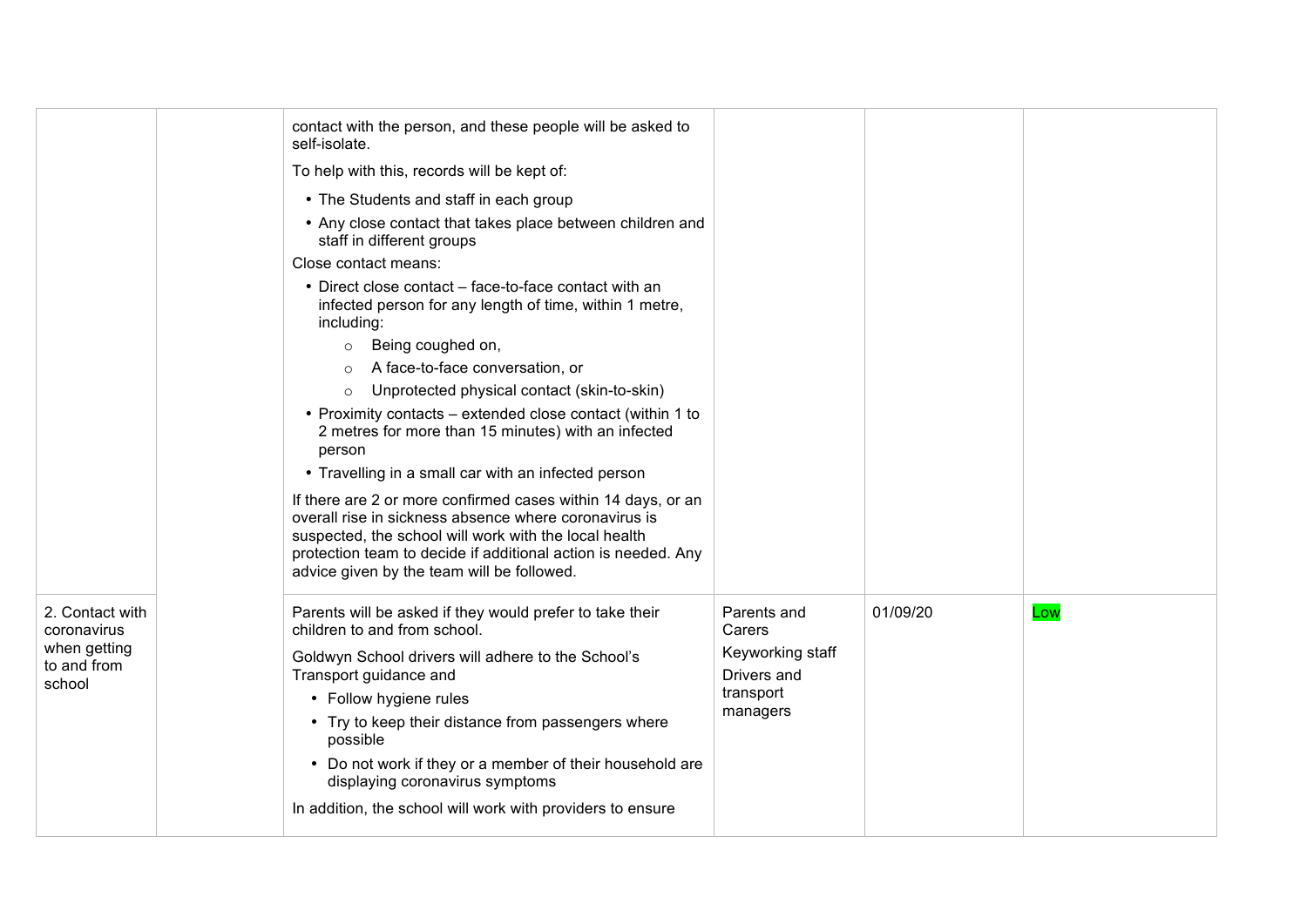|                                                                     | Students are grouped together on transport to so that<br>students from different sites do not mix in school<br>vehicles.<br>Hand sanitiser is available upon boarding and/or<br>$\bullet$<br>disembarking<br>There is additional cleaning of vehicles<br>٠<br>Queuing and boarding is well organised and staggered<br>over the morning tutor period.<br>Students practise distancing within vehicles where<br>$\bullet$<br>possible.<br>Students should use face coverings in the taxi.<br>$\bullet$<br>Anyone wearing non-disposable face coverings when<br>arriving to school will be expected to bring a plastic bag to<br>keep these in during the school day. If they're using<br>disposable face coverings, these will be put in a covered<br>bin.<br>Students wearing any sort of face covering when arriving to<br>school will wash their hands on arrival (as all Students will),<br>dispose of/store the covering, and wash their hands again<br>before going to their classroom.<br>Students will be made aware that they mustn't touch the<br>front of the covering during use or removal. |                                                                                                                                         |          |                                                                                                                                                                                                     |
|---------------------------------------------------------------------|--------------------------------------------------------------------------------------------------------------------------------------------------------------------------------------------------------------------------------------------------------------------------------------------------------------------------------------------------------------------------------------------------------------------------------------------------------------------------------------------------------------------------------------------------------------------------------------------------------------------------------------------------------------------------------------------------------------------------------------------------------------------------------------------------------------------------------------------------------------------------------------------------------------------------------------------------------------------------------------------------------------------------------------------------------------------------------------------------------|-----------------------------------------------------------------------------------------------------------------------------------------|----------|-----------------------------------------------------------------------------------------------------------------------------------------------------------------------------------------------------|
| 3. Spreading<br>infection due<br>to touch,<br>sneezes and<br>coughs | Handwashing facilities are provided in numerous locations<br>at each site. Sanitiser stations are placed in key locations<br>around the sites.<br>E.g. Entrances/exits, Classrooms, Workshops, Dining halls,<br>Staffrooms, Receptions, Office spaces<br>Everyone in school will:<br>• Frequently wash their hands with soap and water for 20<br>seconds and dry thoroughly using NHS guidelines, or<br>use alcohol-based hand sanitiser to cover all parts of<br>their hands<br>• Clean their hands on arrival, after breaks, if they change<br>rooms, before and after eating, and after sneezing or                                                                                                                                                                                                                                                                                                                                                                                                                                                                                                 | Estates Manager-<br><b>SD</b><br>H&S Manager-<br>Msi<br>Caretaking staff<br><b>MSh</b><br>BK<br>MHi<br>All teaching &<br>Pastoral staff | 01/09/20 | Low<br>The system of controls in<br>place will mitigate against<br>risk.<br>Parents and staff can<br>protect eachother by not<br>attending school if they<br>are unwell and having a<br>COVID test. |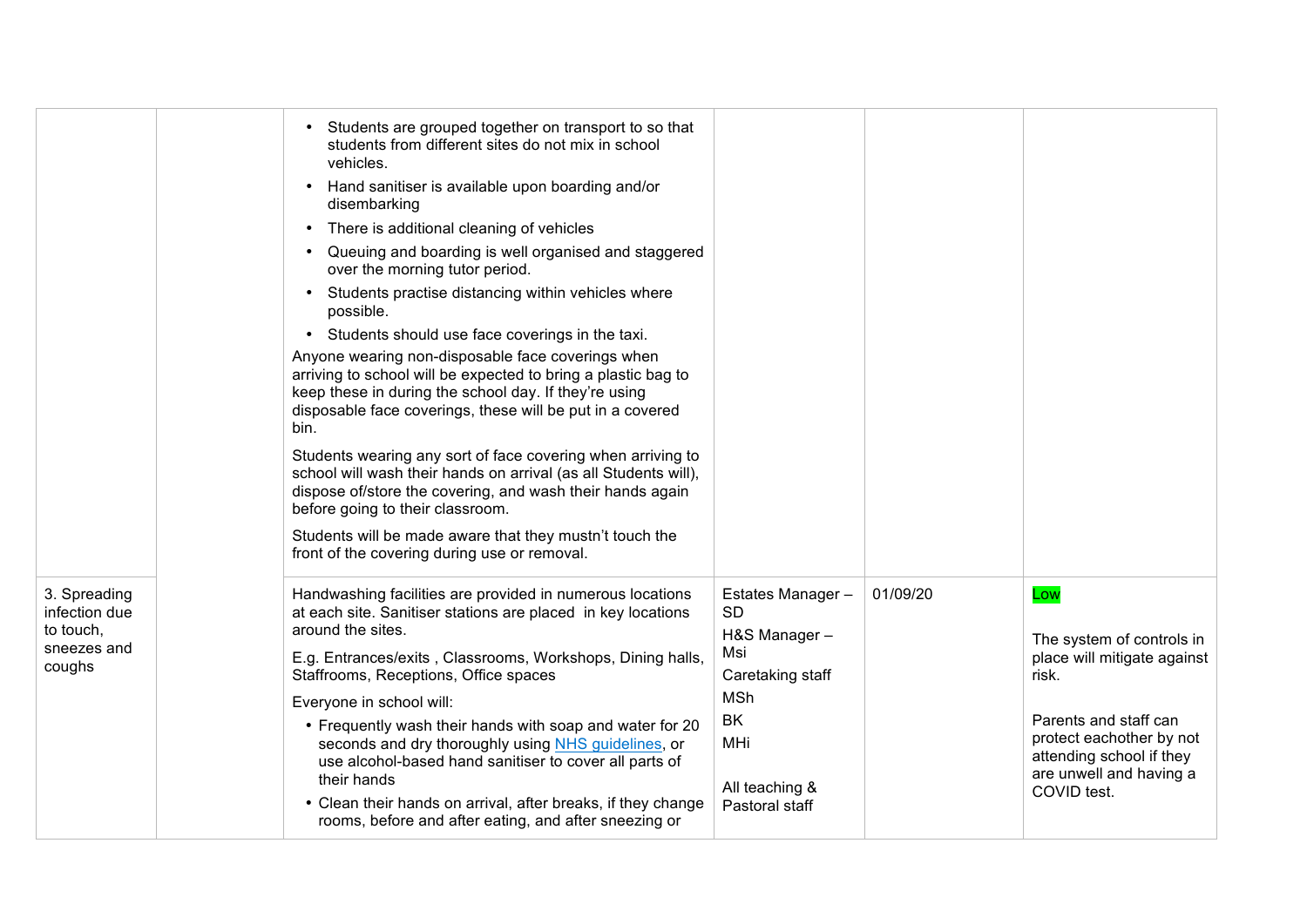|                                                                                    | coughing<br>• Be encouraged not to touch their mouth, eyes and nose<br>• Use a tissue or elbow to cough or sneeze, and use bins<br>for tissue waste<br>Students will be encouraged to learn and practise these<br>habits in lessons and by posters put up across the school.<br>Help will be available for any Students who have trouble<br>cleaning their hands independently. Skin friendly cleaning<br>wipes can be used as an alternative.<br>Supplies for soap, hand sanitiser and disposable paper<br>towels and tissues will be topped up regularly and<br>monitored to make sure they're not close to running out.<br>Lidded bins for tissues, preferably operated by a foot pedal,<br>will be emptied throughout the day. |                                                                                                     |          |     |
|------------------------------------------------------------------------------------|------------------------------------------------------------------------------------------------------------------------------------------------------------------------------------------------------------------------------------------------------------------------------------------------------------------------------------------------------------------------------------------------------------------------------------------------------------------------------------------------------------------------------------------------------------------------------------------------------------------------------------------------------------------------------------------------------------------------------------|-----------------------------------------------------------------------------------------------------|----------|-----|
| 4. Spreading<br>infection<br>through<br>contact with<br>coronavirus on<br>surfaces | Frequently touched surfaces in communal areas and toilets<br>will be regularly cleaned by Cleaning staff using standard<br>cleaning products (e.g. bleach, detergent), including:<br><b>Banisters</b><br>$\bullet$<br>Bathroom facilities (including taps and flush<br>buttons)<br>Door and window handles<br>Furniture<br>Light switches<br><b>Reception desks</b><br>Fingerprint scanners<br>Outdoor play equipment<br>Telephones<br>In order to minimise disruption to learning, Teachers and<br>TAs will frequently clean inside their classrooms throughout<br>the day.                                                                                                                                                       | Contracted<br><b>Cleaning providers</b><br>Duty staff<br>Teaching and<br>classroom support<br>staff | 01/09/20 | Low |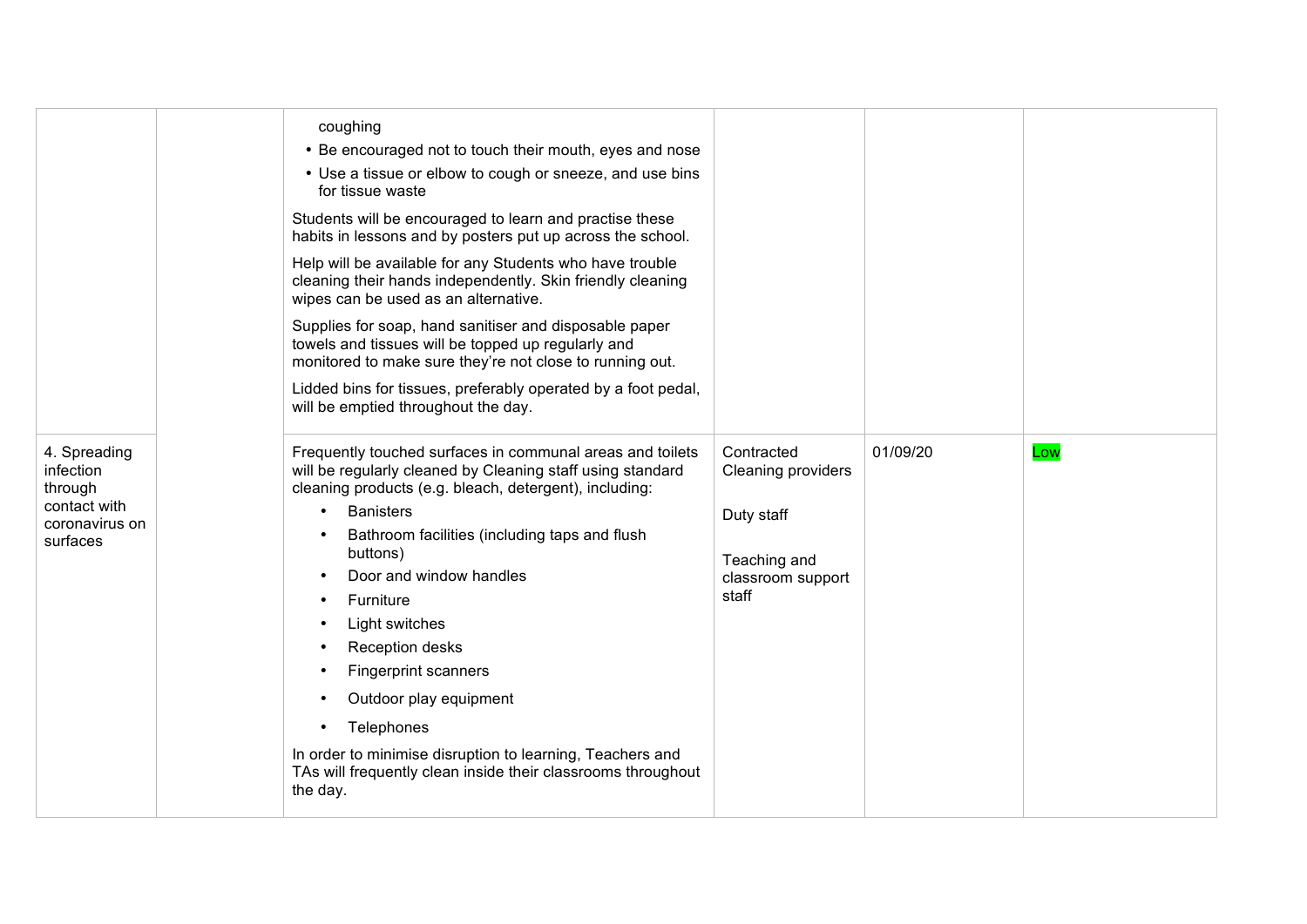| Classroom tables, surfaces                                                                                                                                                                                                                         |  |  |
|----------------------------------------------------------------------------------------------------------------------------------------------------------------------------------------------------------------------------------------------------|--|--|
| Teaching and learning aids                                                                                                                                                                                                                         |  |  |
| Books and games and other classroom-based<br>resources                                                                                                                                                                                             |  |  |
| Computer equipment (including keyboards and<br>mouse)                                                                                                                                                                                              |  |  |
| Sports equipment                                                                                                                                                                                                                                   |  |  |
| Hard toys                                                                                                                                                                                                                                          |  |  |
| Classroom telephones                                                                                                                                                                                                                               |  |  |
|                                                                                                                                                                                                                                                    |  |  |
| Items that need laundering (e.g. towels, flannels, bedding)<br>will be washed regularly in accordance with the<br>manufacturer's instructions, on the warmest water setting.<br>These items will not be shared between children between<br>washes. |  |  |
| Students and parents/carers will be asked to limit the<br>amount of equipment they bring into school each day to<br>essentials like bags, lunch boxes, hats, coats, books,<br>stationery and mobile phones.                                        |  |  |
| Areas of the school that are used by Students will be<br>cleaned thoroughly at the end of the day. E.g. Classroom,<br>dining hall, toilets, corridors.                                                                                             |  |  |
| Any resources shared between groups, such as sports, art<br>and science equipment, will be either:                                                                                                                                                 |  |  |
| Cleaned frequently and meticulously, and always<br>$\bullet$<br>between groups using them; or                                                                                                                                                      |  |  |
| Rotated so they can be unused and out of reach for<br>$\bullet$<br>48 hours (72 hours for plastics) between use by<br>different groups                                                                                                             |  |  |
| The same rules will be followed for books and other shared<br>resources that Students or staff take home. However,<br>unnecessary sharing will be avoided, especially where it<br>doesn't contribute to Student education and development.         |  |  |
|                                                                                                                                                                                                                                                    |  |  |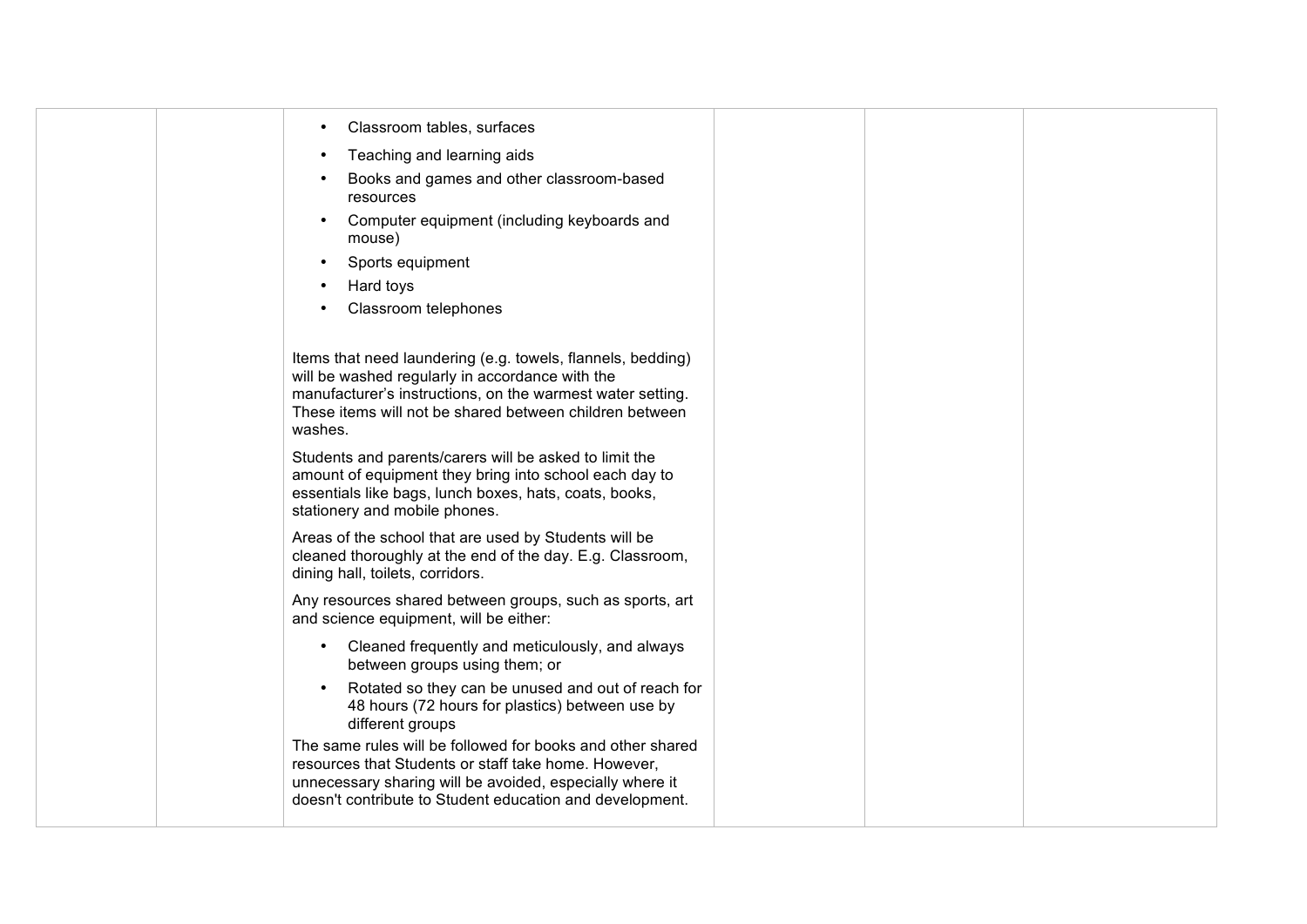|                                                                                                                       | Individual and very frequently used equipment, like pens<br>and pencils, will not be shared.<br>Therapy equipment, such as physiotherapy or sensory<br>equipment, will be cleaned between each use. If this is not<br>possible or practical, it will be:<br>Restricted to one user; or<br>Rotated so it can be unused for 48 hours (72 hours<br>for plastics) between use by different individuals<br>Shared rooms, such as halls and dining areas, will be<br>cleaned between different groups using them.<br>If a person with coronavirus symptoms comes into school, a<br>deep clean will take place in the areas that the person has<br>been in, following Safe working guidance.<br>Cleaning supplies will be topped up regularly and monitored<br>to make sure they're not close to running out.<br>Teachers will wash their hands and surfaces before and<br>after handling Students' books. |                                                            |          |                                                                                                                                                                                                                                                                                                                              |
|-----------------------------------------------------------------------------------------------------------------------|-----------------------------------------------------------------------------------------------------------------------------------------------------------------------------------------------------------------------------------------------------------------------------------------------------------------------------------------------------------------------------------------------------------------------------------------------------------------------------------------------------------------------------------------------------------------------------------------------------------------------------------------------------------------------------------------------------------------------------------------------------------------------------------------------------------------------------------------------------------------------------------------------------|------------------------------------------------------------|----------|------------------------------------------------------------------------------------------------------------------------------------------------------------------------------------------------------------------------------------------------------------------------------------------------------------------------------|
| 5. Spreading<br>infection due<br>to excessive<br>contact and<br>mixing<br>between<br>Students and<br>staff in lessons | Due to the relatively low numbers of students attending<br>each site, each site will be considered to be it's own 'bubble'<br>Year 7 Students movement will be reduced by following a<br>'primary' teaching model for most of their day.<br>In order to deliver the breadth of curriculum required<br>students will access specialist teaching areas.<br>See "Goldwyn School Centres - Procedures and Protocols"<br>for details about student movement and distancing<br>measures.<br>Signage around the school sites will remind students about<br>maintaining social distance.<br>Students will be taught and reminded to maintain their<br>distance and not touch staff or peers.                                                                                                                                                                                                                | <b>Centre Managers</b><br>All Teaching &<br>Support staff. | 01/09/20 | <b>Medium</b><br>Centre managers &<br>Leadership group will<br>monitor the use of the<br>environment and the<br>systems in place.<br>Student ability to comply<br>with the systems in place<br>could lead to breaches of<br>the protocols and<br>increased risk of<br>infection.<br>An individual risk<br>assessment will be |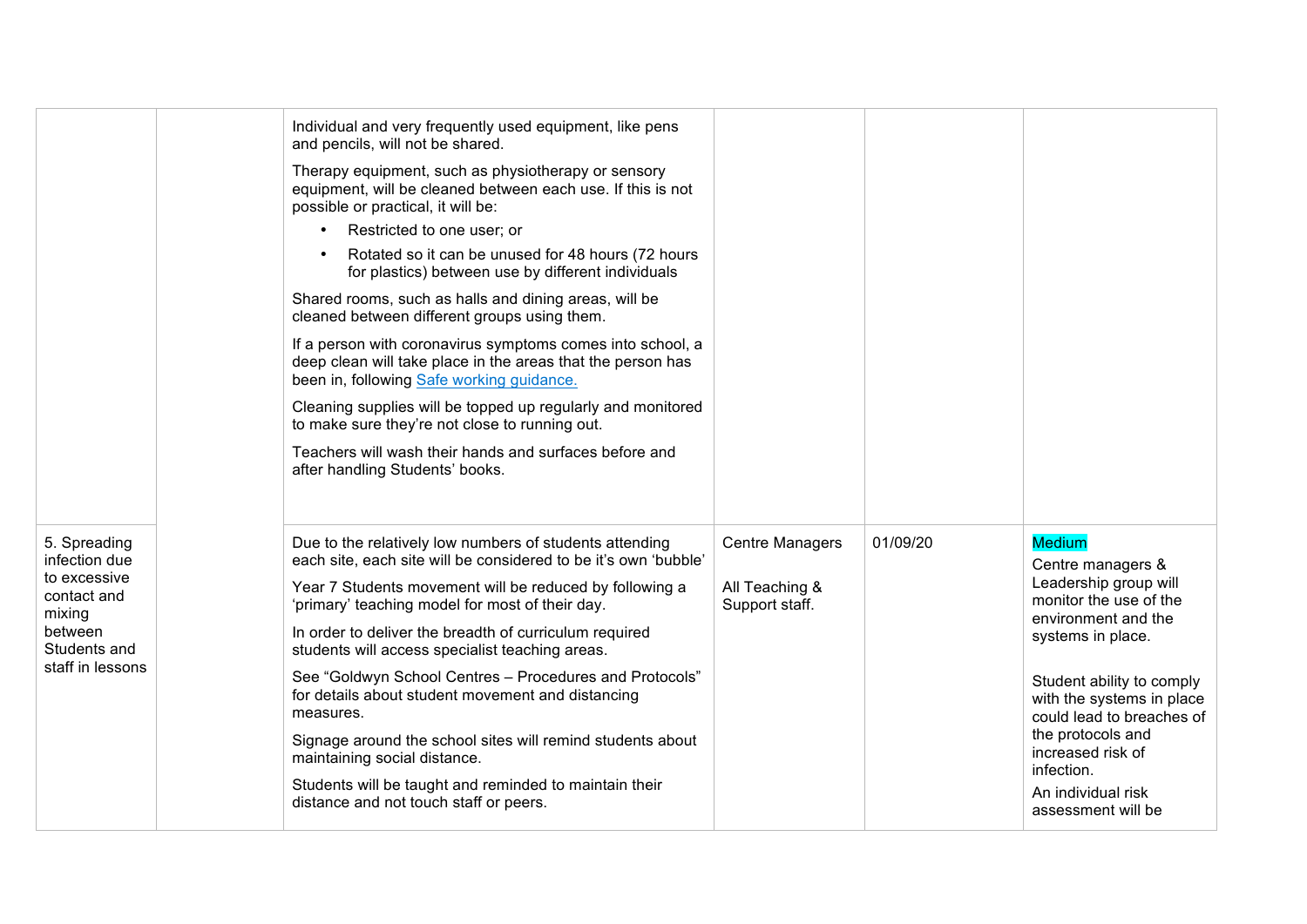| Students will be seated side-by-side and facing forwards,<br>and unnecessary furniture will be moved out of classrooms<br>to allow for this.<br>Whole school assemblies will not take place.                                                                                                                                                                                                                                                          | carried out by the centre<br>manager for students<br>who are unable to follow<br>the Health and Safety<br>guidance set out. |
|-------------------------------------------------------------------------------------------------------------------------------------------------------------------------------------------------------------------------------------------------------------------------------------------------------------------------------------------------------------------------------------------------------------------------------------------------------|-----------------------------------------------------------------------------------------------------------------------------|
| Lessons that involve singing, chanting, shouting or playing<br>instruments will require a separate risk assessment to be<br>completed by the subject specialists. (particularly wind or<br>brass instruments) Students will be positioned either back-<br>to-back or side-to-side at an appropriate distance.<br>Instruments won't be shared. Singing or instrument playing<br>won't take place in any larger groups such as choirs or<br>assemblies. |                                                                                                                             |
| For physical activity, contact sports will be avoided. Outdoor<br>sports will be prioritised where possible, or large indoor<br>spaces used where it is not. Distance between Students will<br>be maximised as much as possible.                                                                                                                                                                                                                      |                                                                                                                             |
| Staff can work across different groups in order to deliver the<br>school timetable, but they will keep their distance from<br>Students and other staff as much as they can (ideally 2<br>metres apart). This won't always be possible, particularly<br>when working with SEND students but close face-to-face<br>contact will be avoided, and time spent within 1 metre will<br>be minimised.                                                         |                                                                                                                             |
| Staff will be rigorous about hand washing and respiratory<br>hygiene.                                                                                                                                                                                                                                                                                                                                                                                 |                                                                                                                             |
| Supply teachers, peripatetic teachers and other temporary<br>staff will be told to minimise contact and maintain as much<br>distance as possible from other staff. The number of<br>temporary staff entering the school premises will be kept to<br>a minimum.                                                                                                                                                                                        |                                                                                                                             |
| Specialists, therapists, clinicians and other support staff for<br>Students with SEND should provide interventions as usual.<br>These staff will be advised to be rigorous about hand<br>washing and respiratory hygiene.                                                                                                                                                                                                                             |                                                                                                                             |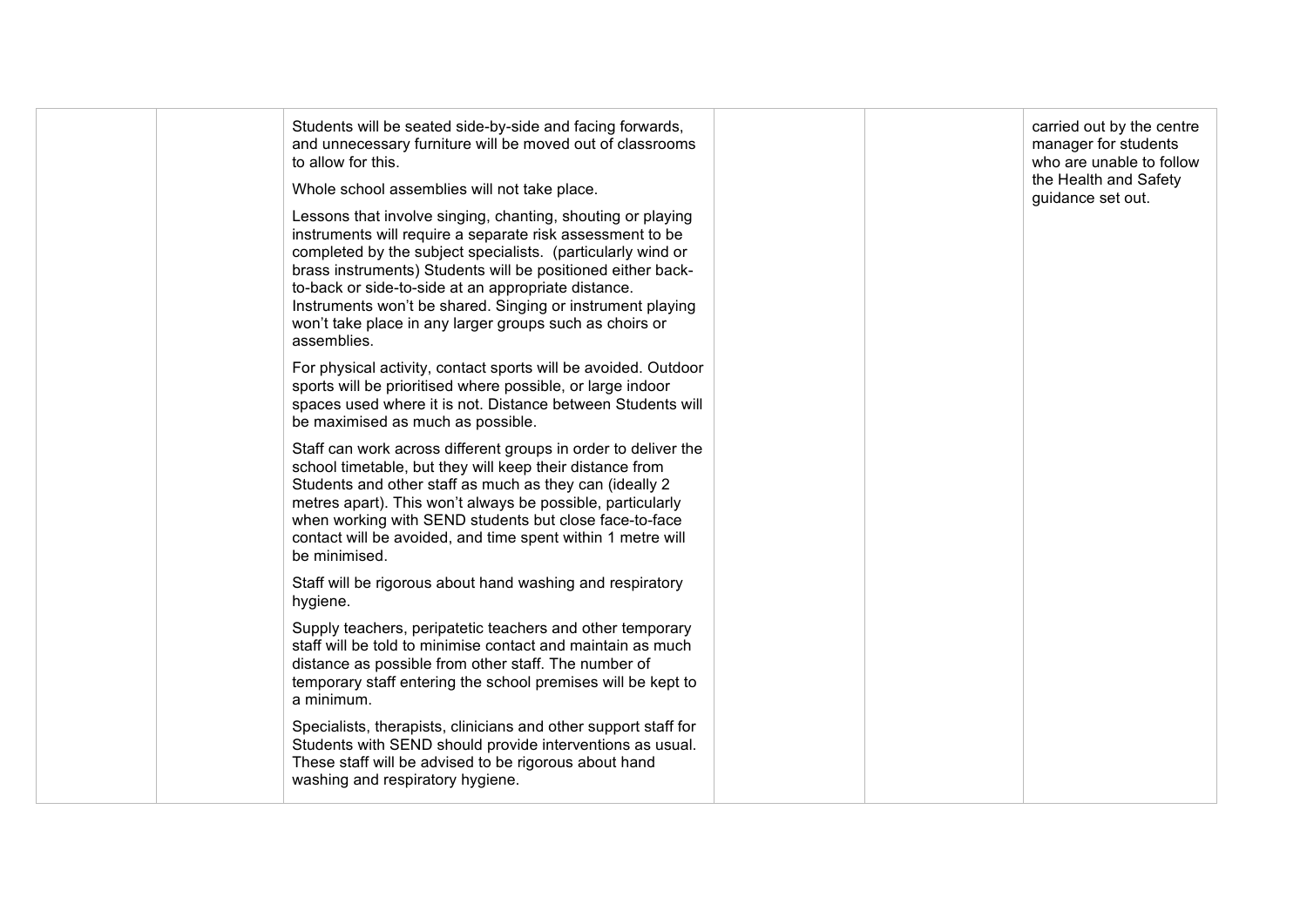| 6. Spreading<br>infection due<br>to excessive<br>contact and<br>mixing<br>between<br>Students and<br>staff around<br>and outside of<br>the school |                                                                                                                                                     | Students will be kept in the same groups for most of the<br>time each day, and be kept separate from other groups.<br>This will not be an 'all-or-nothing' approach student will<br>move to specialist teaching areas in order to access the<br>breadth of the secondary curriculum Goldwyn offers to<br>engage, support and challenge it's students. This may<br>include attending another Goldwyn site to access a<br>vocational course of study. For Students who routinely<br>attend other settings on a part-time basis, such as an<br>alternative provision setting, the school will work with these<br>other settings to work out a system to keep these Students | Admin staff<br>Duty and Pastoral<br>staff | 01/09/20                                                                                                                    | Low<br>The government<br>guidance states "that the<br>overall risks to children<br>from coronavirus (COVID-<br>19) in relation to education<br>settings is low"<br>Off-site education |
|---------------------------------------------------------------------------------------------------------------------------------------------------|-----------------------------------------------------------------------------------------------------------------------------------------------------|--------------------------------------------------------------------------------------------------------------------------------------------------------------------------------------------------------------------------------------------------------------------------------------------------------------------------------------------------------------------------------------------------------------------------------------------------------------------------------------------------------------------------------------------------------------------------------------------------------------------------------------------------------------------------|-------------------------------------------|-----------------------------------------------------------------------------------------------------------------------------|---------------------------------------------------------------------------------------------------------------------------------------------------------------------------------------|
|                                                                                                                                                   | safe.<br>about the rules throughout the day.<br>brought to Students in their classrooms.<br>have maximum of 2 adults.<br>staff at a time.<br>staff. | Movement around the school site will be kept to a minimum.<br>Students will be supervised at all times to ensure mixing<br>between groups doesn't occur, and they will be reminded                                                                                                                                                                                                                                                                                                                                                                                                                                                                                       | Teaching &                                |                                                                                                                             | providers have been<br>asked to provide<br><b>Coronavirus Risk</b><br>Assessments before<br>Goldwyn students                                                                          |
|                                                                                                                                                   |                                                                                                                                                     | All shared rooms, such as sport halls and dining areas, will<br>be kept at half capacity to allow groups to keep apart when<br>using them. They will be cleaned between each use. For<br>dining areas, if this wouldn't be possible, lunch will be                                                                                                                                                                                                                                                                                                                                                                                                                       | Support staff<br><b>Centre Managers</b>   | resume any of the<br>activities provided.<br>Staff parents and Carers<br>have been reminded to<br>stay alert to the risk of |                                                                                                                                                                                       |
|                                                                                                                                                   |                                                                                                                                                     | All sites have individual toilets for students. Staff toilets to<br>Staff use of staff rooms will be limited to a maximum of 4                                                                                                                                                                                                                                                                                                                                                                                                                                                                                                                                           |                                           |                                                                                                                             | infection when outside<br>school and to observe<br>social distancing<br>guidance in place.                                                                                            |
|                                                                                                                                                   |                                                                                                                                                     | Offices have been re-organised to hold a maximum of 2                                                                                                                                                                                                                                                                                                                                                                                                                                                                                                                                                                                                                    |                                           |                                                                                                                             |                                                                                                                                                                                       |
|                                                                                                                                                   |                                                                                                                                                     | Visitors to the site, such as contractors, will have guidance<br>on physical distancing and hygiene explained to them on or<br>before arrival.<br>Visitors will be expected to wear a face covering/mask                                                                                                                                                                                                                                                                                                                                                                                                                                                                 | <b>Reception staff</b>                    |                                                                                                                             |                                                                                                                                                                                       |
|                                                                                                                                                   |                                                                                                                                                     | before entering the building and will be provided with one if<br>they do not have their own                                                                                                                                                                                                                                                                                                                                                                                                                                                                                                                                                                              |                                           |                                                                                                                             |                                                                                                                                                                                       |
|                                                                                                                                                   |                                                                                                                                                     | Visitors will provide contact details to assist with 'Track and                                                                                                                                                                                                                                                                                                                                                                                                                                                                                                                                                                                                          |                                           |                                                                                                                             |                                                                                                                                                                                       |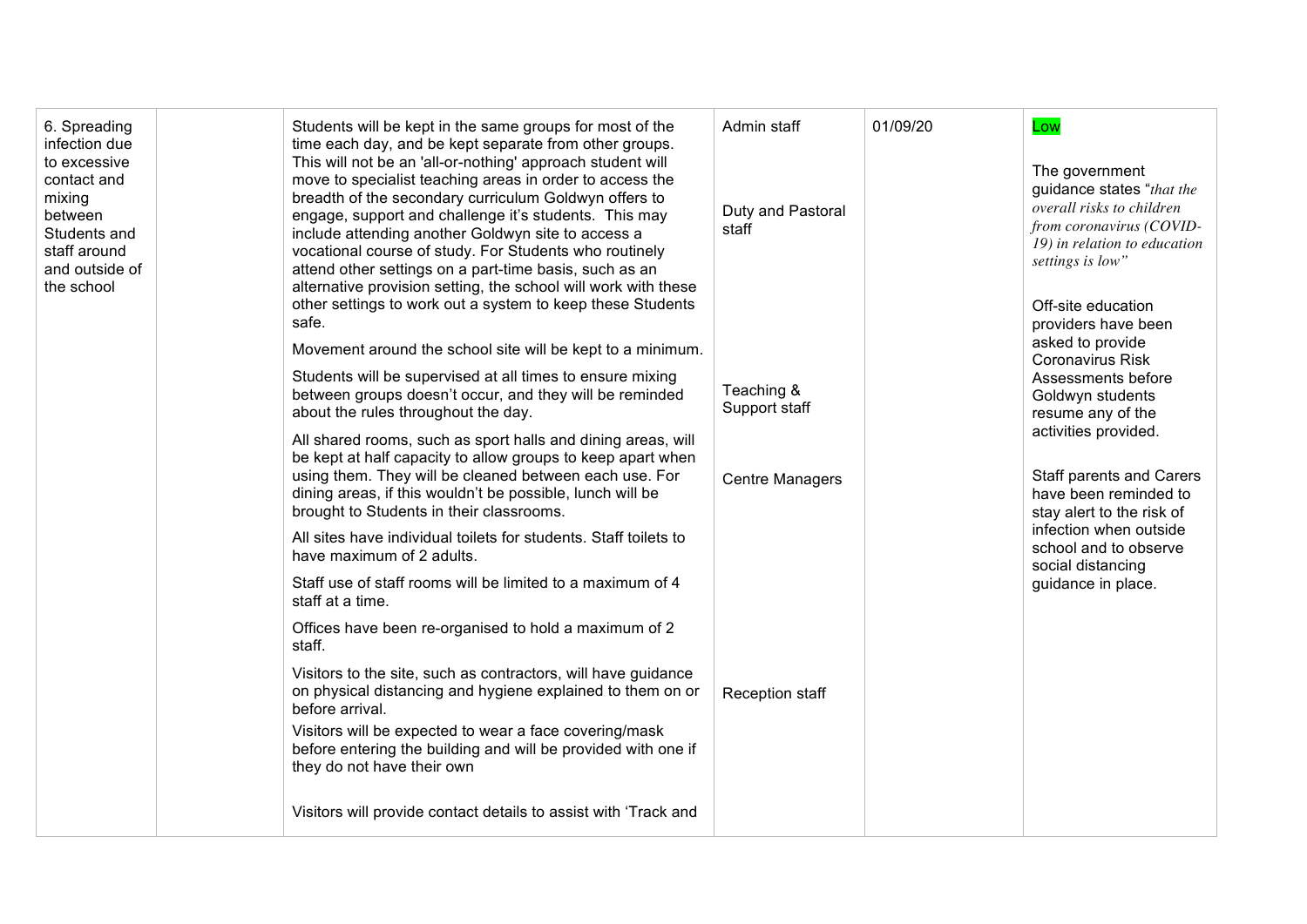|              |          | Trace' process if needed. These details will routinely be<br>destroyed after 14 days of their visit to the site.<br>Visits from contractors will happen outside of school hours<br>as far as possible.<br>Non-overnight domestic educational visits can take place in<br>the same Student groups, but only subject to a separate risk<br>assessment that considers the coronavirus measures in<br>place at the destination.                                                                                                                                                                                                                                                                                                                                                                                                                                                                                                                                                                                                                          | <b>Centre Managers</b>               |          |  |
|--------------|----------|------------------------------------------------------------------------------------------------------------------------------------------------------------------------------------------------------------------------------------------------------------------------------------------------------------------------------------------------------------------------------------------------------------------------------------------------------------------------------------------------------------------------------------------------------------------------------------------------------------------------------------------------------------------------------------------------------------------------------------------------------------------------------------------------------------------------------------------------------------------------------------------------------------------------------------------------------------------------------------------------------------------------------------------------------|--------------------------------------|----------|--|
| 6. continued | However, | Use of face masks<br><b>Current Government guidance</b><br>https://www.gov.uk/government/publications/face-coverings-<br>in-education/face-coverings-in-education - general-<br>approach-to-face-coverings states that facemasks are<br>currently not a requirement in schools in England.<br>"In these intervention areas, in education settings where<br>Year 7 and above are educated, face coverings should be<br>worn by adults (staff and visitors) and pupils when moving<br>around indoors, such as in corridors and communal areas<br>where social distancing is difficult to maintain. As in the<br>general approach, it will not usually be necessary to wear<br>face coverings in the classroom, where protective measures<br>already mean the risks are lower, and they may inhibit<br>teaching and learning."<br>If staff and students at Goldwyn wish to wear a face mask<br>they will be permitted to do so.<br>Visitors e.g. parents and contractors will be required to wear<br>a face mask when coming into the school buildings. | Reception staff &<br>Centre managers | 01/09/20 |  |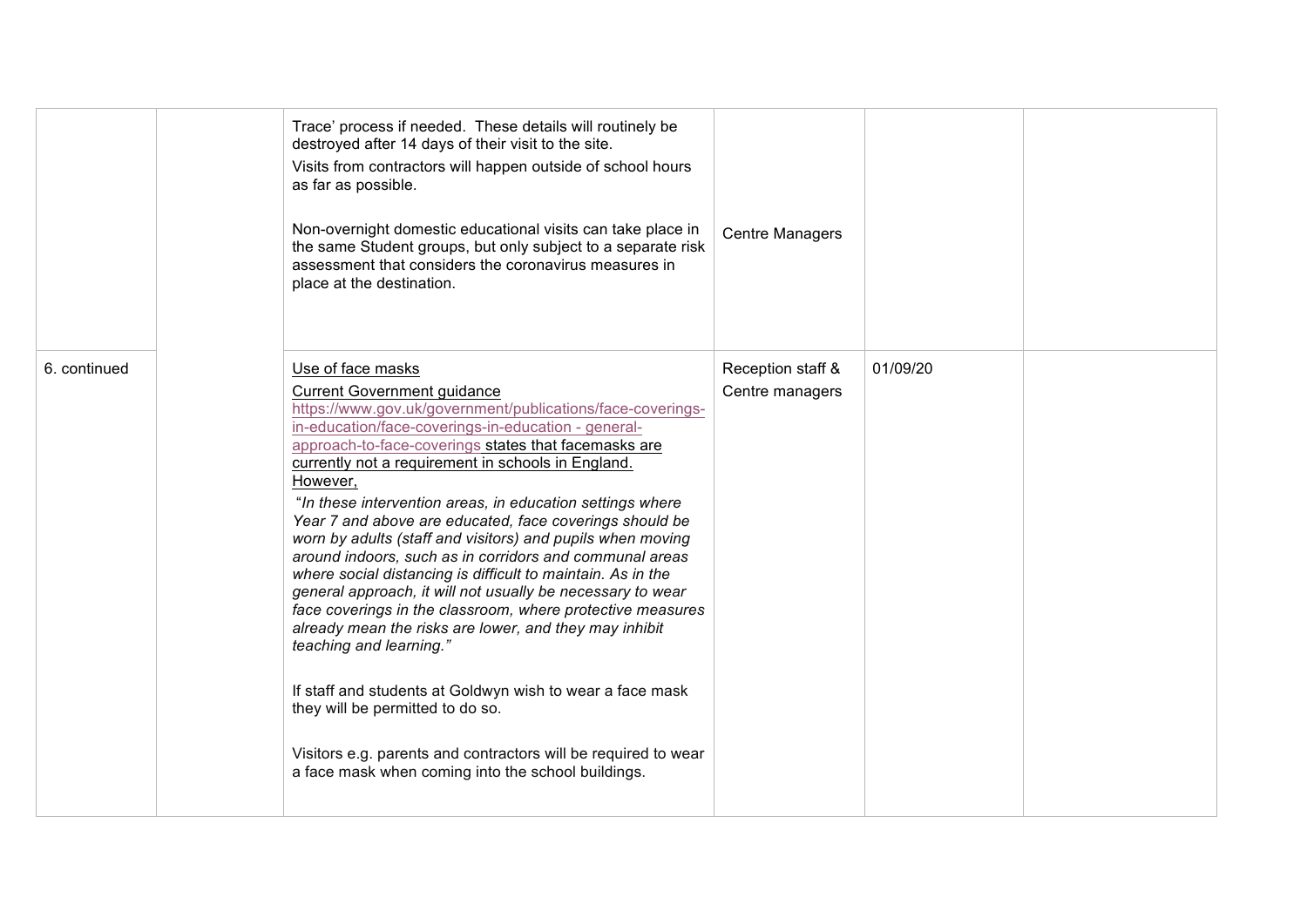|                                                                                       | Update in line with New National Restrictions 4/11/20<br>All staff should wear a mask in staff briefings, and other<br>face to face meetings/training.<br>All staff should wear a mask if they are sharing an office<br>with another adult for more than 10 mins and positioned<br>less than 2 metres apart. Of course masks in classrooms,<br>are not currently compulsory but may be worn if preferred.<br>All staff and students should wear a mask when moving in<br>small busy spaces e.g Lesson change-over, coming inside<br>after break/lunch.                                                                                                                                                                                                                          |                                     |          |     |
|---------------------------------------------------------------------------------------|---------------------------------------------------------------------------------------------------------------------------------------------------------------------------------------------------------------------------------------------------------------------------------------------------------------------------------------------------------------------------------------------------------------------------------------------------------------------------------------------------------------------------------------------------------------------------------------------------------------------------------------------------------------------------------------------------------------------------------------------------------------------------------|-------------------------------------|----------|-----|
| 7. Spreading<br>infection due<br>to the school<br>environment                         | Checks to the premises will be done to make sure the<br>school is up to health and safety standards before opening<br>in September.<br>Fire, first aid and emergency procedures will be reviewed to<br>make sure they can still be followed with limited staff and<br>changes to how the school space is being used.<br>Areas in use will be well ventilated by opening windows or<br>using ventilation units. Doors will be propped open, where<br>fire safety and safeguarding wouldn't be compromised.<br>The use of lifts will be avoided unless essential.<br>Lidded bins will be provided in classrooms and other key<br>locations to dispose of tissues and any other waste.<br>Outdoor space will be used for exercise and breaks, and for<br>education where possible. | SD, MSi, CL<br>MH, BK, MSh          | 27/08/20 | Low |
| 8. Spreading<br>infection due<br>to excessive<br>contact and<br>mixing in<br>meetings | Where possible, all meetings will be conducted by<br>telephone or using video conferencing. This includes<br>meetings with staff, parents/carers, visitors and governors.<br>Where this isn't possible, essential meetings will be<br>conducted outside, or in a room large enough to allow for<br>social distancing.                                                                                                                                                                                                                                                                                                                                                                                                                                                           | All staff<br><b>Centre Managers</b> | 01/09/20 | Low |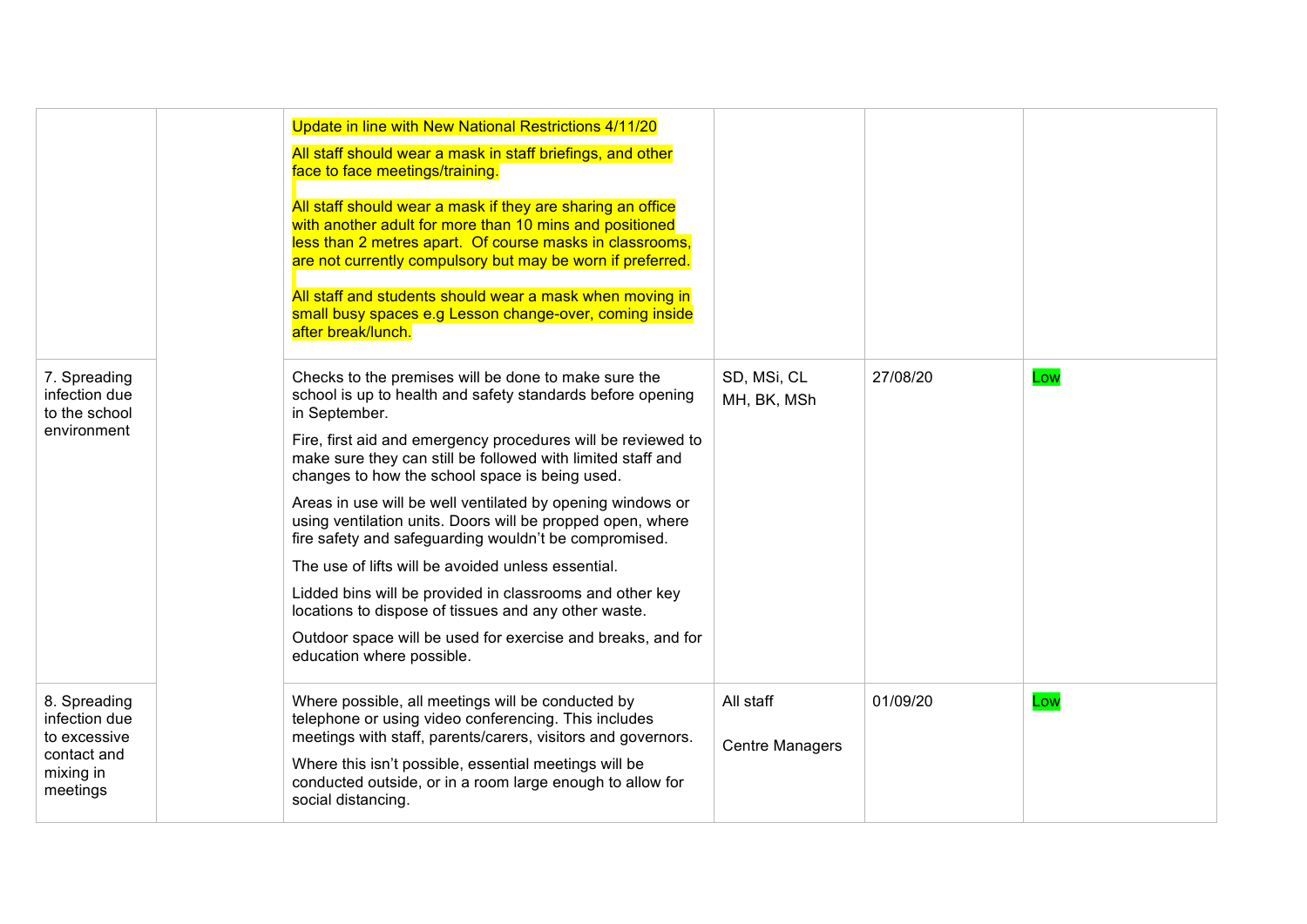| 9. Individuals<br>vulnerable to<br>serious<br>infection<br>coming into<br>school |                                                      | Since shielding guidance was paused on 01/08/20, all staff<br>and Students are expected to come into school.<br>Staff who are in the CEV category or have concerns due to<br>being in a vulnerable category e.g BAME, more than 28 wks<br>Pregnant, etc should inform their centre manager who will<br>arrange for an individual risk assessment to be carried out<br>to discuss any potential mitigations that need to be put in<br>place.<br><b>Updated guidance published 4/11/20</b><br>Those individuals who are clinically extremely vulnerable<br>are advised to work from home and not to go into work.<br>Individuals in this group will have been identified through a<br>letter from the NHS or from their GP, and may have been<br>advised to shield in the past. Staff should talk to their<br>employers about how they will be supported, including to<br>work from home where possible, during the period of<br>national restrictions.<br>All other staff should continue to attend work, including<br>those living in a household with someone who is clinically<br>extremely vulnerable. | <b>Centre Managers</b><br>CL & TBr                              | 01/09/20<br>4/11/20 | Low<br><b>Medium</b> |
|----------------------------------------------------------------------------------|------------------------------------------------------|-----------------------------------------------------------------------------------------------------------------------------------------------------------------------------------------------------------------------------------------------------------------------------------------------------------------------------------------------------------------------------------------------------------------------------------------------------------------------------------------------------------------------------------------------------------------------------------------------------------------------------------------------------------------------------------------------------------------------------------------------------------------------------------------------------------------------------------------------------------------------------------------------------------------------------------------------------------------------------------------------------------------------------------------------------------------------------------------------------------|-----------------------------------------------------------------|---------------------|----------------------|
| 10. Injury due<br>to<br>inappropriate<br>use of<br>sanitising<br>chemicals       | • Staff<br>• Students<br>• Contractors<br>• Visitors | The hand gel and sanitising sprays used around the school<br>sites are safe for school use and do not require hazard<br>labelling or lockable storage.<br>Sanitiser is diluted according to the manufacturers<br>recommendations. This greatly reduces the risk of harm that<br>could occur if the substance was ingested or transmitted to<br>eyes or skin accidently.<br>Staff have had demonstration of correct use of sanitiser                                                                                                                                                                                                                                                                                                                                                                                                                                                                                                                                                                                                                                                                       | All staff<br>All students<br><b>Centre Managers</b><br>SD / MSi |                     | low                  |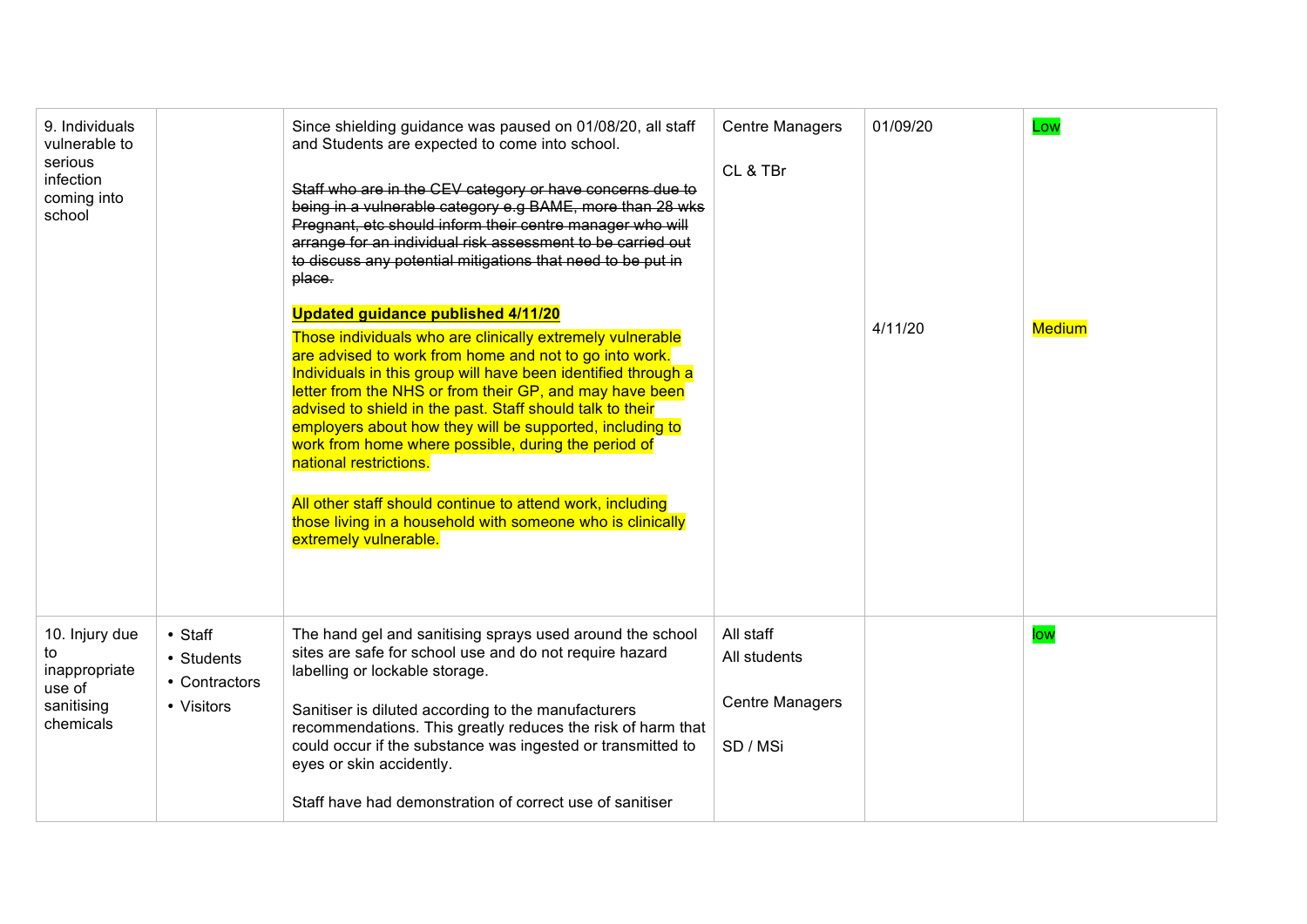|                                                              |                                       | sprays for room misting, direct cleaning etc.<br>All staff have been made aware of potential risk and have<br>been advised to keep the sanitiser spray and hand gel out<br>of the reach of children and not allow unsupervised use.                                                                                                                                                                                                                                                                                                                                                                                                                                                             |                            |               |
|--------------------------------------------------------------|---------------------------------------|-------------------------------------------------------------------------------------------------------------------------------------------------------------------------------------------------------------------------------------------------------------------------------------------------------------------------------------------------------------------------------------------------------------------------------------------------------------------------------------------------------------------------------------------------------------------------------------------------------------------------------------------------------------------------------------------------|----------------------------|---------------|
|                                                              |                                       | Site staff who are responsible for diluting the sanitiser have<br>received specific guidance for handling the concentrated<br>chemical in its powder form, and have been issued with the<br>appropriate PPE and have entered the details from the<br>Safety Data Sheets into their COSHH folders.                                                                                                                                                                                                                                                                                                                                                                                               |                            |               |
|                                                              |                                       | Centre managers, caretakers and trained first aiders have<br>copies of the Safety Data Sheets that show the first aid<br>measures required.                                                                                                                                                                                                                                                                                                                                                                                                                                                                                                                                                     |                            |               |
|                                                              |                                       | <b>SAFETY NOTE</b>                                                                                                                                                                                                                                                                                                                                                                                                                                                                                                                                                                                                                                                                              |                            |               |
|                                                              |                                       | As with all chemicals, people should only use these<br>substances for which they were designed. Should<br>the sanitiser be sprayed directly on the skin or eyes,<br>you should immediately rinse the area thoroughly<br>with water and follow the first aid guidelines set out<br>in the Safety Data Sheet. If the chemical has been<br>ingested, you should promptly get the person to<br>rinse out their mouth and then drink large volumes<br>of water and seek medical attention immediately -<br>DO NOT induce vomiting. Sanitiser or gel in the<br>eyes should be rinsed thoroughly with water and a<br>sterile saline solution. Seek medical advice if<br>required for any of the above. |                            |               |
|                                                              |                                       | Complete accident/incident form if required.                                                                                                                                                                                                                                                                                                                                                                                                                                                                                                                                                                                                                                                    |                            |               |
| 11. Goldwyn<br>Staff being<br>exposed to the<br>virus whilst | • Staff<br>• Students<br>• Households | Staff should expect to be kept as safe working outside<br>Goldwyn as within Goldwyn.<br>Any member of staff who feels appropriate safety measures<br>are not in place whilst carrying out the offsite duties has the                                                                                                                                                                                                                                                                                                                                                                                                                                                                            | <b>All STLS</b><br>HW / KG | <b>Medium</b> |